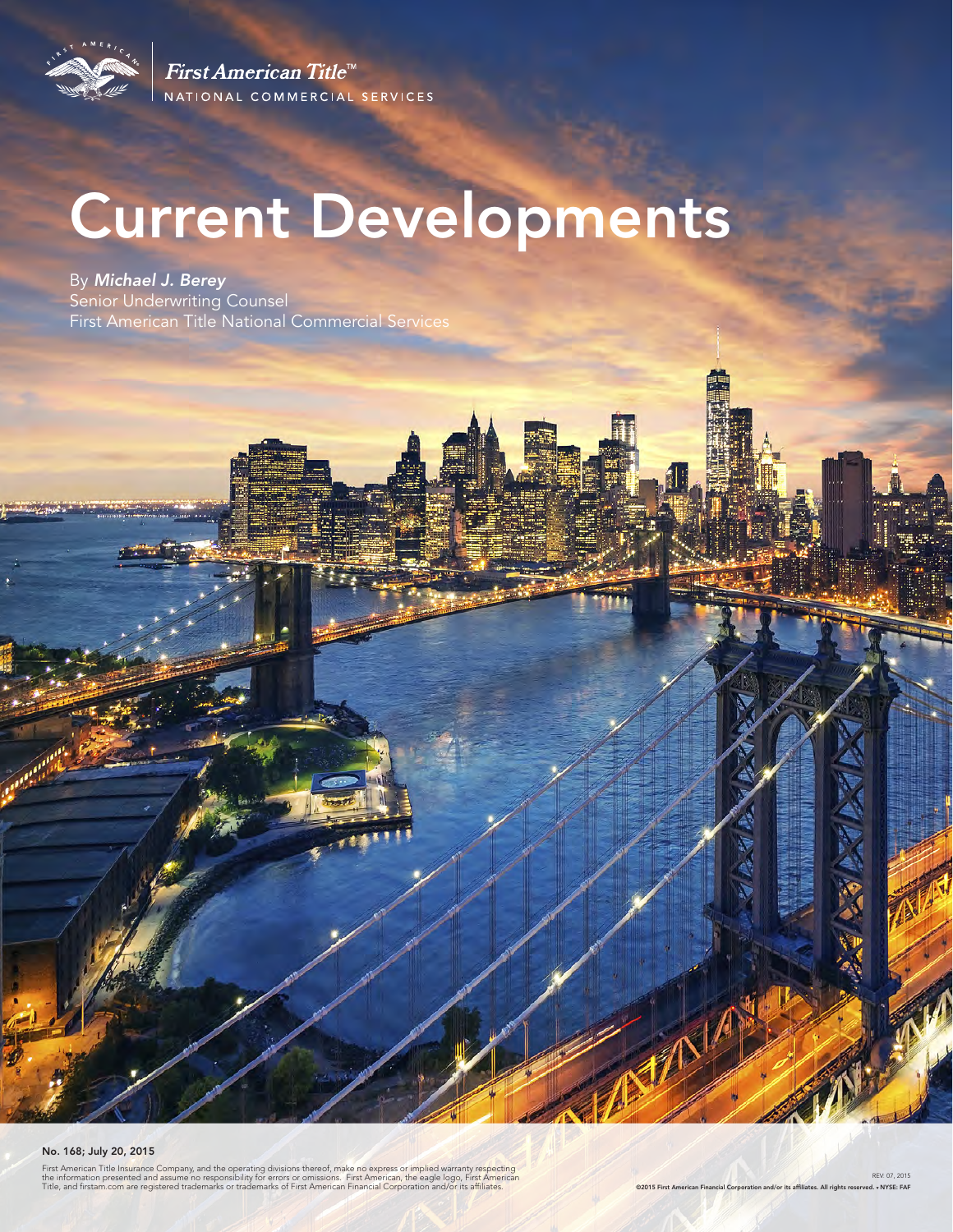#### Condemnation

The Supreme Court, Onondaga County, denied the plaintiff's motion for summary judgment in an action to foreclose two mortgages. The City of Syracuse Industrial Development Agency then acquired the mortgaged premises pursuant to eminent domain. The Appellate Division, Fourth Department, dismissed the appeal of the lower court's Order. Since all interests in property are extinguished by the vesting of title in a condemnation proceeding, "[t]he relief sought by plaintiff in the motion, i.e., appointment of a receiver and foreclosure of the mortgages, is no longer available, and the appeal must therefore be dismissed as moot." Financitech, Ltd. v. GML Syracuse LLC, dated June 12, 2015, is reported at 2015 WL 3649681

#### Condominiums & Cooperatives

New York State's Department of Law's Real Estate Finance Bureau issued Memoranda, posted at http://www.ag.ny.gov/ real-estate-finance-bureau/hot-topics regarding "Occupied Buildings and Part 20 ['Newly Constructed, Vacant or Non-Residential Condominiums'] Offerings", "N.Y. Real Prop. Tax Law Section 421-a" ["Exemption of new multiple dwellings from local taxation"], and "Tenant Buyouts".

#### Contracts of Sale/Merger

The purchaser of property at auction from the County of Albany sought to recover for damage to the property alleged to have occurred between the date on which the contract was executed and the date on which title was transferred. The Supreme Court, Albany County, granted the Defendant County's motion to dismiss the complaint and the Appellate Division, Third Department, affirmed. According to the Appellate Division, "the terms and conditions of the auction provided that the sale would be governed by the Uniform Vendor and Purchaser Risk Act [UVPRA, General Obligations Law Section 5-1311]…However, there was no indication that the plaintiff's rights under the UVPRA [to recover money paid toward the purchase price under certain circumstances] would survive transfer of title…Therefore, any rights that plaintiff may have asserted under the UVPA were extinguished when title was transferred to plaintiff." Burkins & Foley Trucking and Storage, Inc. v. County of Albany, decided June 18, 2015, is reported at 2015 WL 3767294.

#### Contracts of Sale/Merger

The contract for the sale of a 115 unit residential apartment building provided that the purchaser would take the property "in the condition existing on the closing date, subject to faults of every kind and nature whatsoever whether latent or patent and whether now or hereafter existing." In addition, under the contract, the seller represented and warrantied that there were no actions or proceedings pending or threatened which could have a material adverse effect on any portion of the property, that the seller had received no written notice "of any claims…by any tenant with respect to its Lease", and that the seller had delivered to the purchaser "true and complete copies" of all documents "used by Seller in the operation of the Property." The representations and warranties were to survive for a period of nine months following the closing, but the plaintiff was not entitled to rely on any representation made by the seller "to the extent…[the purchaser] shall have or obtain current, actual conscious knowledge…of facts contradictory to such representation or warranty."

On February 28, 2011, the day before the closing, the purchaser's representative was presented with a letter dated January 26, 2011 from tenants in the building, purportedly sent to the seller's property manager, complaining of excessive heating bills, excessive air infiltration and inadequate heating. The seller's managing member advised the purchaser by email that issues with the heating units and apartment window/door assemblies had been repaired. An escrow in the amount of \$175,000 was arranged at closing for any remaining remedial work.

An architectural firm retained by the purchaser after the closing reported that the building had no insulation and there were gaps within the interior walls between the sheetrock and the slab. The purchaser then commenced an Action against the seller, the seller's managing agent, managing member and manager, asserting that the seller breached the representations it made in the contract by failing to turn over correspondence with tenants. The purchaser also

reprinted without written permission obtained in advance from First American Title.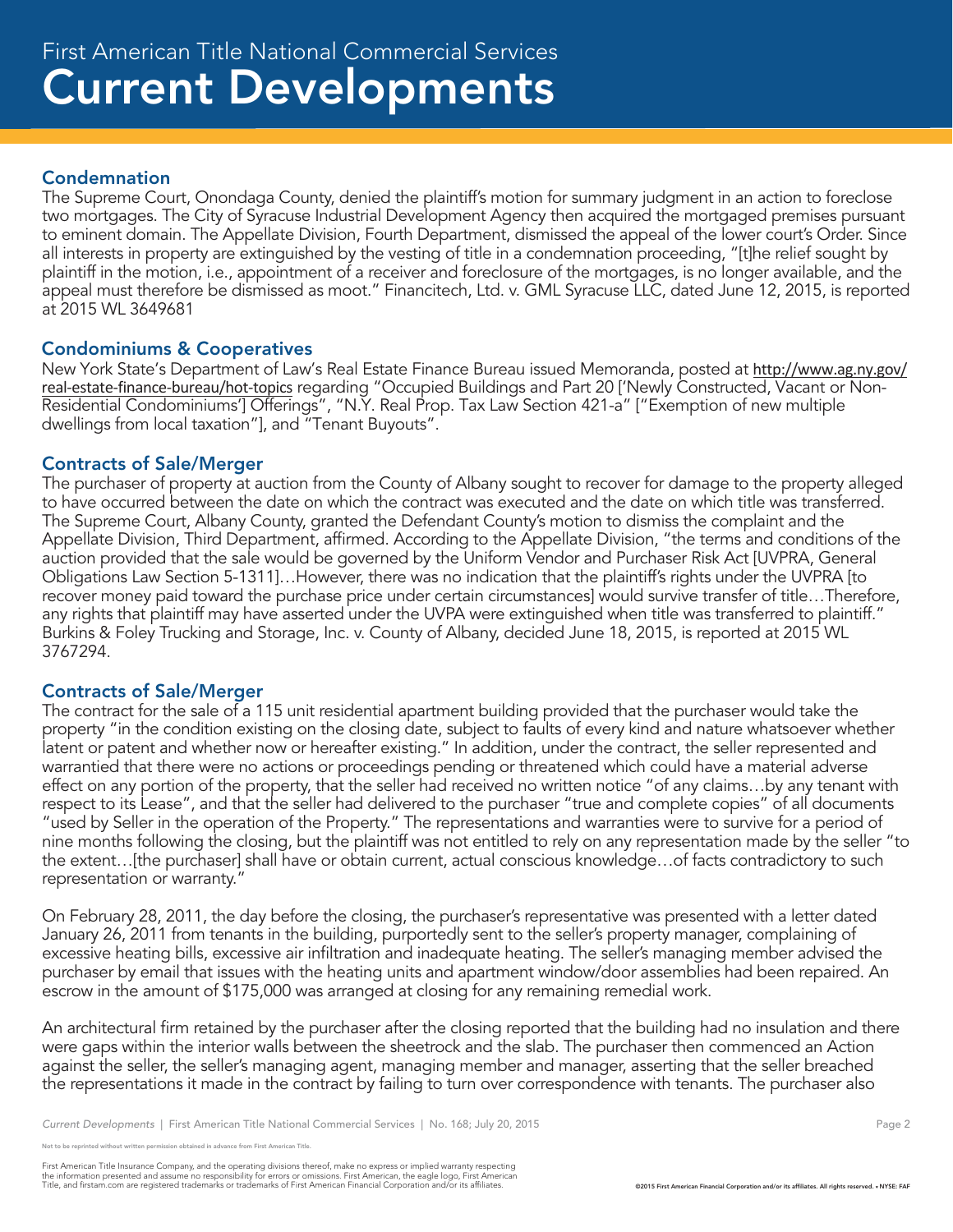## Current Developments First American Title National Commercial Services

asserted causes of action for fraud, fraudulent concealment and fraudulent misrepresentation. The Supreme Court, New York County, denied the Defendants' motion to dismiss, holding that the "merger doctrine" did not apply due to the latent nature of the problems with the building, and that the nine-month limitations period in the contract was "equitably tolled" due to the defendants' concealing problems with the building's air filtration system.

The Appellate Division, First Department, declined to adopt the latent defect exception to the merger doctrine. However, it affirmed the lower court's denial of the defendants' motion to dismiss, as modified to dismiss as being time-barred the causes of action for breach of contract and to pierce the corporate veil to hold the seller's managing member and manager subject to damages. That the contract provided that the purchaser was to take title to the property "as is" did not bar the claim that the representations made by the seller were breached. "…[T]he three specific representations which plaintiff alleges were breached trump the 'as is' clause. To the extent that plaintiff asserts fraud claims not directly related to the three surviving representations, the merger doctrine still does not apply."

The Appellate Division noted that under the contract of sale the plaintiff could undertake "without limitation…surveys, engineering studies and environmental investigations" of the building. Whether it was practical for the plaintiff to perform testing which would have revealed the defects alleged to exist in the building before closing was an issue for the trier of fact. TIAA Global Investments, LLC v. One Astoria Square LLC, decided March 3, 2015, is reported at 127 A.D.3d 75 and 2015 WL 868157.

#### Election of Remedies

Under Real Property Actions and Proceedings Law ("RPAPL") Section 1301("Separate action for mortgage debt") provides that "[w]hile an action is pending or after final judgment for the plaintiff therein [in a mortgage foreclosure], no other action shall be commenced or maintained to recover any part of the mortgage debt, without leave of the court in which the former action was brought." The Appellate Division, Second Department, affirmed an Order of the Supreme Court, Nassau County, denying a motion to dismiss an action to recover on a promissory note when the proceeding commenced by the plaintiff's assignor to foreclose on the mortgage note was "effectively abandoned". According to the Appellate Division,

"[t]he record supports the conclusion that the plaintiff's assignor, the former mortgagee, effectively abandoned its prior action to foreclose the mortgage because its status as a junior mortgagee made it improbable that foreclosure would satisfy the underlying debt. Although the foreclosure action was not formally discontinued, the effective abandonment of that action is a 'de facto discontinuance' which militates against dismissal of the present action.… [citation omitted] Allowing the plaintiff to pursue this action on the note, which was commenced more than four years after the foreclosure action was effectively abandoned, is not inconsistent with the purpose of RPAPL 1301(3)....'

The Appellate Division also held that dismissal of the action was not warranted under Civil Practice Law and Rules Section 3211 ("Motion to dismiss"), subsection (a)(4), allowing for an action to be dismissed when "there is another action pending between the same parties for the same cause of action…" The mortgage foreclosure was commenced by the plaintiff's assignor, and the plaintiff was not a party to the foreclosure. Old Republic National Title Insurance Company v. Conlin, dated June 10, 2015, is reported at 2015 WL 3604845.

#### Mortgage Foreclosures/Common Charge Liens

RPL Section 339-z ("Lien for common charges") provides that "[t]he Board of Managers, on behalf of the unit owners, shall have a lien on each unit for unpaid common charges thereof, with interest thereon, prior to all other liens except…(ii) all sums unpaid on a first mortgage of record." As reported in Current Developments dated November 10, 2014, the Appellate Division, Second Department, held in Plotch v. Citibank, N.A., reported at 992 N.Y.S.2d 114, that under Section 339-z a consolidated mortgage on a condominium unit has priority over a common charge lien. The Appellate Division, Second Department, has again held in Plotch v. US Bank National Association, decided June 10, 2015 and reported at 2015 WL 3604574, that a consolidated mortgage is a first mortgage lien against a condominium unit "within the ambit of the statutory priority accorded to all sums unpaid on a first mortgage of record over a lien

reprinted without written permission obtained in advance from First American Title.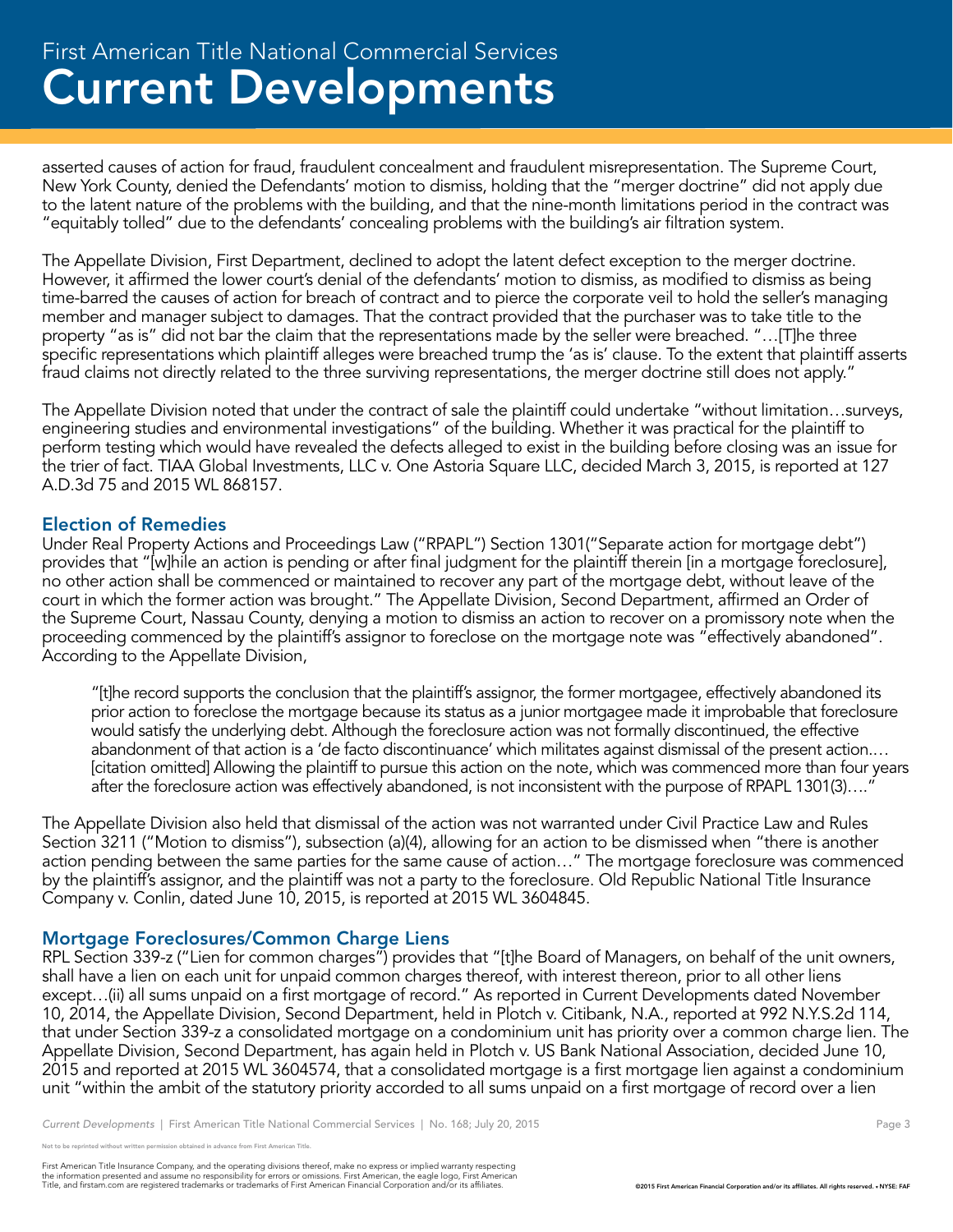for unpaid common charges". Leave to appeal the decision in Plotch v. Citibank, N.A. was granted by the Court of Appeals on May 5, 2015 (25 N.Y.3d 905).

#### Mortgage Foreclosures/Deficiency Judgments

Subsection 2 of RPAPL Section 1371 ("Deficiency judgment") provides that "[u]pon [a motion for leave to enter a deficiency judgment] the court…shall determine, upon affidavit or otherwise as it directs, the fair and reasonable market value of the mortgaged premises...and shall make an order directing the entry of a deficiency judgment. Such deficiency judgment shall be for an amount equal to the sum of the amount owed by the party liable…plus the amount owing on all prior liens and encumbrances with interest, plus costs and disbursements of the action..., less the market value as determined by the court or the sales price of the property whichever shall be the higher." (Emphasis added)

In Flushing Savings Bank, FSB v. Bitar, the Supreme Court, Kings County, granted the plaintiff's motion to confirm the referee's report of the foreclosure sale, but the Court denied the plaintiff's motion for a deficiency judgment, holding that the Plaintiff failed to establish the fair market value of the premises. It found that a four-paragraph affidavit from the plaintiff's appraiser was "conclusory" and lacked "any specific information regarding how he reached his fair market value determination." The Appellate Division, Second Department, affirmed and the Court of Appeals affirmed, as modified, the Appellate Division's Order. The Court of Appeals remitted the matter to the Supreme Court for further proceedings consistent with its ruling.

While the Court of Appeals agreed that "…the appraiser's affidavit consisted of little more than conclusory assertions of fair market value, and, therefore, Supreme Court properly refused to accept the appraiser's valuation", it held that the "Supreme Court should have permitted [the plaintiff] to submit additional proof establishing fair market value." The requirement in RPAPL Section 1371(2) that the Court "shall make an order directing the entry of a deficiency judgment" "is a directive … As such, when the court deems the lender's proof insufficient in the first instance, it must give the lender an additional opportunity to submit sufficient proof, so as to enable the court to make a proper fair market value determination." Flushing Savings Bank, FSB v. Bitar, decided June 4, 2015, is reported at 25 N.Y.3d 307.

#### Mortgage Foreclosures/Notice of Pendency

A mortgage foreclosure was commenced in 2008. The Supreme Court, Onondaga County, held that because proceeds of the mortgage loan were applied to take an acquisition loan mortgage by assignment the entire mortgage was subordinate to mechanics' liens. The Appellate Division, Fourth Department, affirmed and the plaintiff sought leave to appeal to the Court of Appeals. Pending action by the Court of Appeals, the parties consented to entry of a judgment of foreclosure, which was stayed pending resolution of the appeal. The notice of pendency for the foreclosure expired and was not extended.

The Court of Appeals dismissed the motion for leave to appeal. The stay of the foreclosure judgment was vacated and, on June 6, 2012, the property was sold at auction to The Hayner Hoyt Corporation. Twelve days later it resold the property to Symphony Tower LLC. The Chairman and Chief Executive Officer of The Hayner Hoyt Corporation was listed as the registered agent for Symphony Tower LLC on its initial filing with New York's Department of State.

The plaintiff again sought leave to appeal to the Court of Appeals which ruled, in a decision reported at 21 N.Y.3d 352, that the mortgage had priority over mechanics' liens to extent of the amount advanced to refinance the existing acquisition loan mortgage. (See Berey, "New York's Court of Appeals Rules on the Lien Law", posted at http:// www.firstamny.com/group.aspx?id=133). The Court of Appeals remanded the case to the Supreme Court. The plaintiff moved for an Order vacating the Order confirming the Referee's deed and to direct a new foreclosure sale.

The Appellate Division, Fourth Department, reversing the Order of the Supreme Court, Onondaga County, granted the plaintiff's mortgage priority in the amount of the mortgage taken by assignment, plus interest, and ordered a new foreclosure sale, notwithstanding that the notice of pendency had expired and was not extended and the property had

reprinted without written permission obtained in advance from First American Title.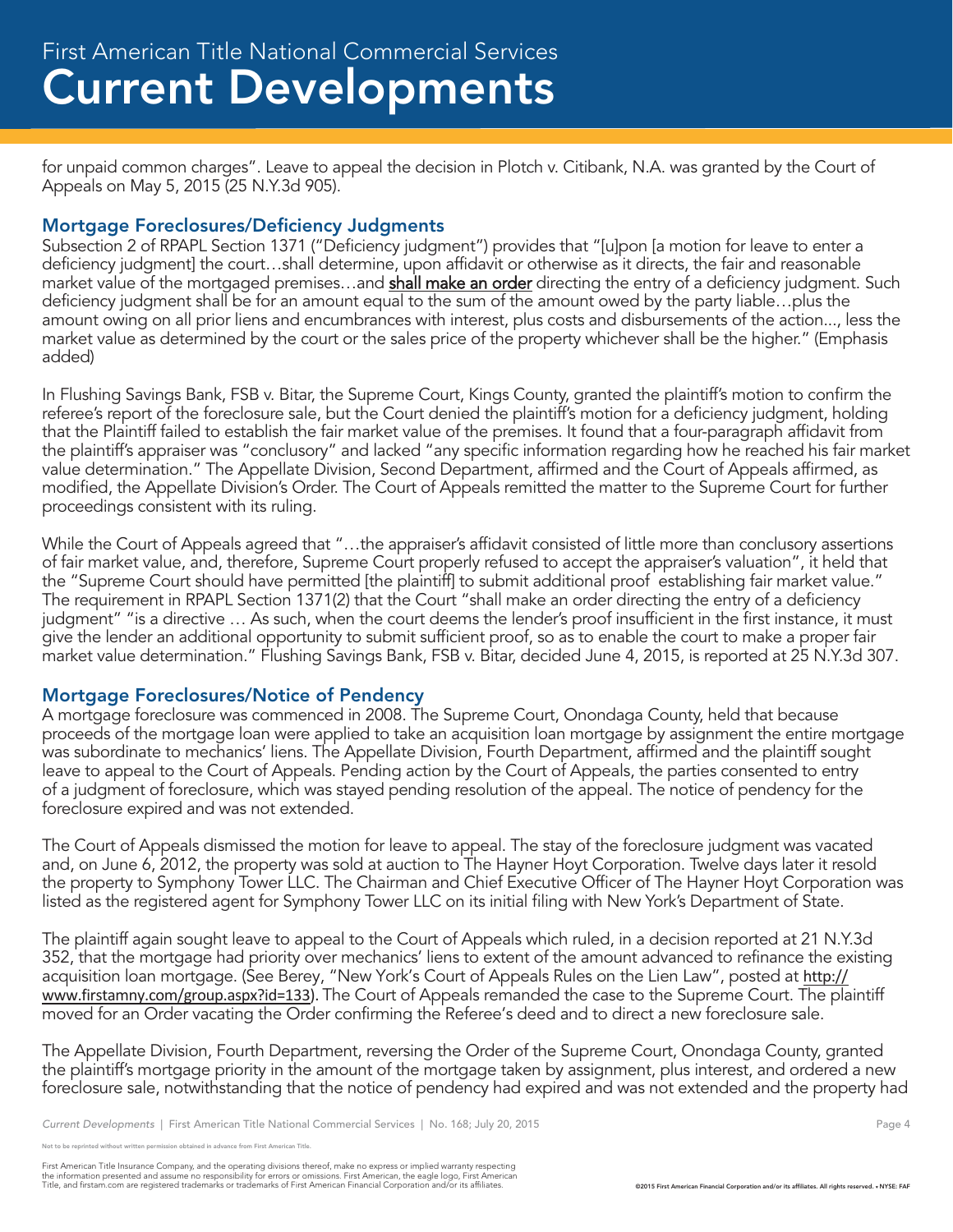been re-conveyed. According to the Appellate Division, "balancing of the equities in this case favors plaintiff."

"The Court of Appeals declined to review this Court's order until after the foreclosure sale and order confirming the Referee's report of sale. Had plaintiff been able to appeal this Court's order initially…the priorities would have been established before any judicial sale occurred, and there would have been no need for subsequent litigation to set the sale aside. Moreover, Hayner Hoyt and Symphony, through its agent, had actual notice of the ongoing litigation and the potential risks in buying the property…such knowledge may be considered when balancing the equities in this case…We thus conclude that the prejudice sustained by Symphony does not outweigh the prejudice sustained by plaintiff…. Here, the judicial sale has been 'made the instrument of injustice' and must be set aside."

Altshuler Shaham Provident Funds, Ltd. v. GML Tower LLC, decided June 12, 2015, is reported at 2015 WL 3648304.

#### Mortgage Foreclosures/Notice to Tenants

Real Property Law ("RPL") Section 1303, as amended by Chapter 507 of the Laws of 2009, requires that a foreclosing mortgagee deliver to "any tenant of a dwelling unit" at the property encumbered by the mortgage a statutorily required form of notice, with the heading "Notice to Tenants in Buildings in Foreclosure". The notice is required to be delivered within ten days of the service of the summons and complaint and is to be delivered to each tenant of a building with fewer than five dwelling units by certified mail, return receipt requested and by first-class mail, if the identity of the tenant is known and, if not, by first-class mail delivered to "occupant". The notice also is to be posted on the outside of each entrance and exit of the building when the building has five or more dwelling units.

The Supreme Court, Kings County, dismissed an action to foreclose a mortgage because the plaintiff failed to comply with this notice requirement, notwithstanding that the tenants were not named as party defendants or served with the complaint. According to the Court, "[t]he failure to enforce the statute as written…would defeat the purpose of the legislation, to protect tenants who might not be otherwise aware of their rights or even of the pendency of the action." 650 Brooklyn LLC v. Hunte, decided February 5, 2015, is reported at 3 N.Y.S.3d 909.

#### Mortgage Foreclosures/Redemption

After entry of the judgment of foreclosure and sale the Defendants moved for an Order requiring that the Plaintiff provide a payoff statement. The Supreme Court, Kings County, denied the motion, and the Appellate Division, Second Department, affirmed. The mortgage did not afford a right to reinstate the loan and the mortgage and the mortgagor was not entitled to receive a payoff statement. Under RPL Section 274-a ("Certificate of principal amount unpaid on mortgages of real property"), there needs to be a "written contract to convey" [the property], or "….a written commitment to make a mortgage loan….", neither of which was presented. Flushing Savings Bank, FSB v. Toju Realty Corporation, decided June 24, 2015, is reported at 2015 WL 3875781.

#### Mortgage Foreclosures/Standing

New York's Court of Appeals, affirming the ruling of the Appellate Division, Second Department, held that the servicer under the Pooling and Servicing Agreement for a residential mortgage-backed securitization trust had standing to foreclose because it had taken physical delivery of the mortgage note four days before the foreclosure was commenced, notwithstanding that the validity of the assignment of the mortgage by MERS to the servicer was in dispute. According to the Court of Appeals,

"…it is not necessary to have possession of the mortgage at the time the action is commenced. This conclusion follows from the fact that the note, and not the mortgage, is the dispositive instrument that conveys standing to foreclose under New York law. In the current case, the note was transferred to Aurora [the servicer] before the commencement of the foreclosure action-that is what matters.

A transfer in full of the obligation automatically transfers the mortgage as well unless the parties agree that the

.<br>Note reprinted without written permission obtained in advance from First American Title.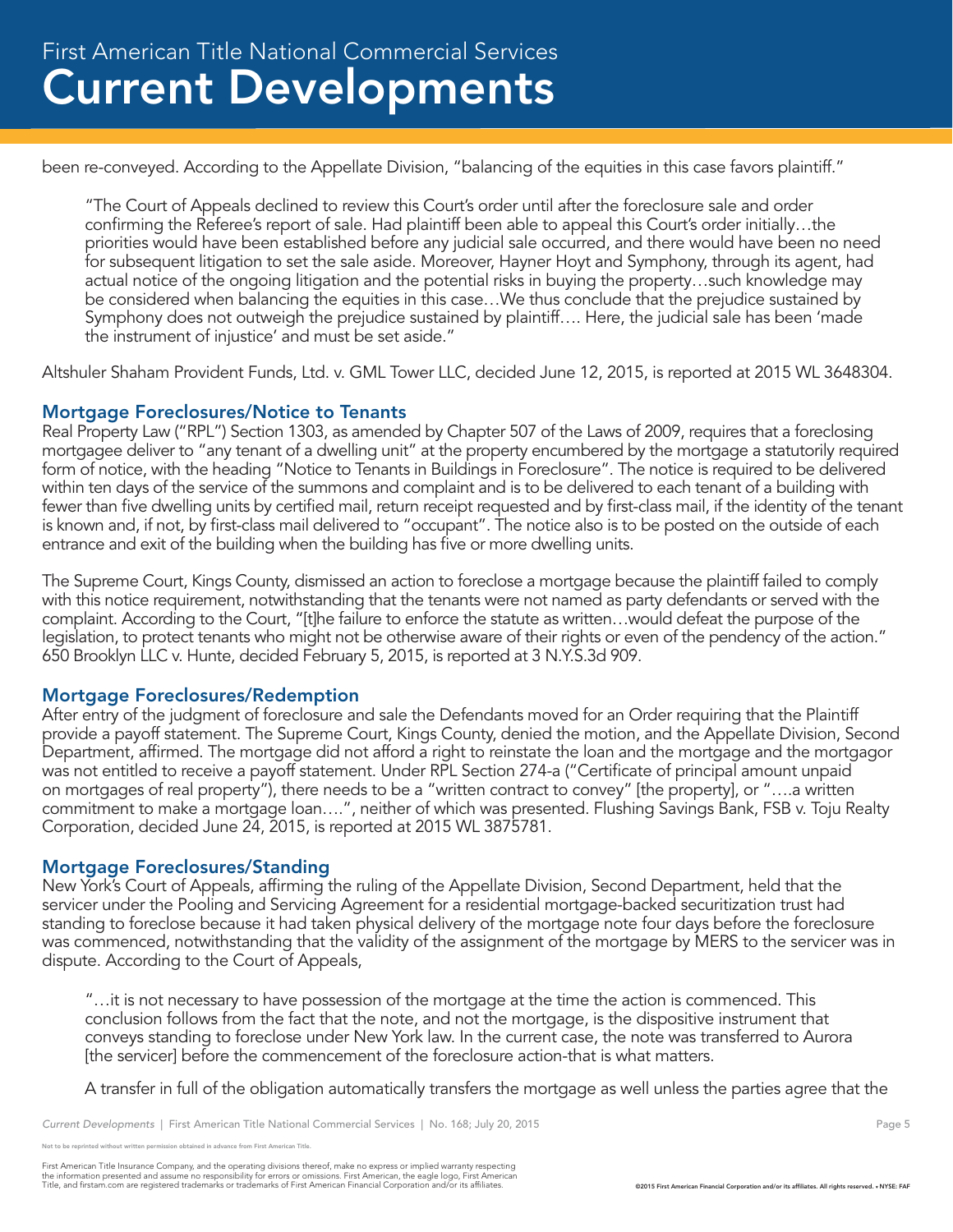transferor is to retain the mortgage…[T]he argument that Aurora lacked standing because it did not possess a valid and enforceable mortgage as of the commencement of the action is simply incorrect. The validity of the August 2009 assignment of the mortgage [from MERS to Aurora] is irrelevant to Aurora's standing."

Aurora Loan Services, LLC v. Taylor, decided June 11, 2015, is reported at 2015 WL 3616293.

#### Mortgage Foreclosures/Standing

The Appellate Division, Second Department, reversed an Order by Justice Schack of the Supreme Court, Kings County, denying the foreclosing plaintiff's motion for an order of reference. The lower court held that the plaintiff lacked standing to foreclose and, sua sponte, dismissed the complaint with prejudice and canceled the notice of pendency. According to the Appellate Division, "[s]ince the defendants did not answer the complaint and did not make pre-answer motions to dismiss the complaint, they waived the defense of lack of standing…a party's lack of standing does not constitute a jurisdictional defect and does not warrant a sua sponte dismissal of the complaint by the court." The Appellate Division remitted the matter to the Supreme Court, Kings County, "for further proceedings on the complaint before a different Justice." US Bank National Association v. Flowers, decided May 20, 2015, is reported at 128 A.D.3d 951 and 2015 WL 2384031.

#### Parkland

As reported in Current Developments dated November 10, 2014, the Appellate Division, First Department, in Glick v. Harvey, reported at 999 N.Y.S.2d 118, reversed the ruling of the Supreme Court, New York County, which held that certain parcels of land used as playgrounds and gardens, to be transferred by New York City to New York University for the expansion of its campus, were public parkland that could not, under the public trust doctrine, be transferred without the approval of the State Legislature. The Appellate Division held that it had that not been shown "that the City's acts and declarations manifested a present, fixed and unequivocal intent to dedicate any of the parcels at issue as public parkland." The Order of the Appellate Division was affirmed by New York's Court of Appeals in Glick v. Harvey, in a decision dated June 30, 2015 and reported at 2015 WL 3948188. According to the Court of Appeals, "[p] etitioners did not establish the City's unequivocal intent to dedicate this municipal property [as permanent parkland], as there was evidence that the City intended the uses to be temporary, with the parcels to remain under the City's control for possible alternative future uses."

#### Parkland

Reversing the ruling of the Supreme Court, Queens County, the Appellate Division, First Department, held that New York City's leasing of a parking area in Flushing Meadows Park adjoining Citi Field for construction of a retail entertainment center without state legislative approval violated the public trust doctrine and the Court enjoined taking further action toward its construction. The public trust doctrine requires "the direct and specific approval of the State Legislature, plainly conferred" to use dedicated park areas for other than park purposes. [Citation omitted]

The Appellate Division interpreted New York City Administrative Code Section 8-118 ("Renting of stadium in Flushing Meadow Park…") as authorizing the land to be used for a purpose "associated with the stadium and the necessary and natural appurtenances to it." "No reasonable reading of Administrative Code Section 18-118 allows for the conclusion that the legislature in 1961 contemplated, much less gave permission for, a shopping mall, unrelated to the anticipated stadium [then Shea Stadium], to be constructed in the Park." Avella v. The City of New York, decided July 2, 2015, is reported at 2015 WL 3999296.

#### Right of First Refusal/"Stranger to the Deed"

Generally, under case law in New York, "'a deed with a reservation or exception by the grantor in favor of a third party, a so-called 'stranger to the deed', does not create a valid interest in favor of that third party" [citation omitted]. The rule has been applied to the creation of an easement, for which the dominant and servient parcels must have a common grantor, and to the reservation of a life estate, but not to a restrictive covenant imposed by a deed. The Appellate Division, Third Department, in Basile v. Rose, reported at 7 N.Y.S.3d 664, held that the rule applies to

reprinted without written permission obtained in advance from First American Title.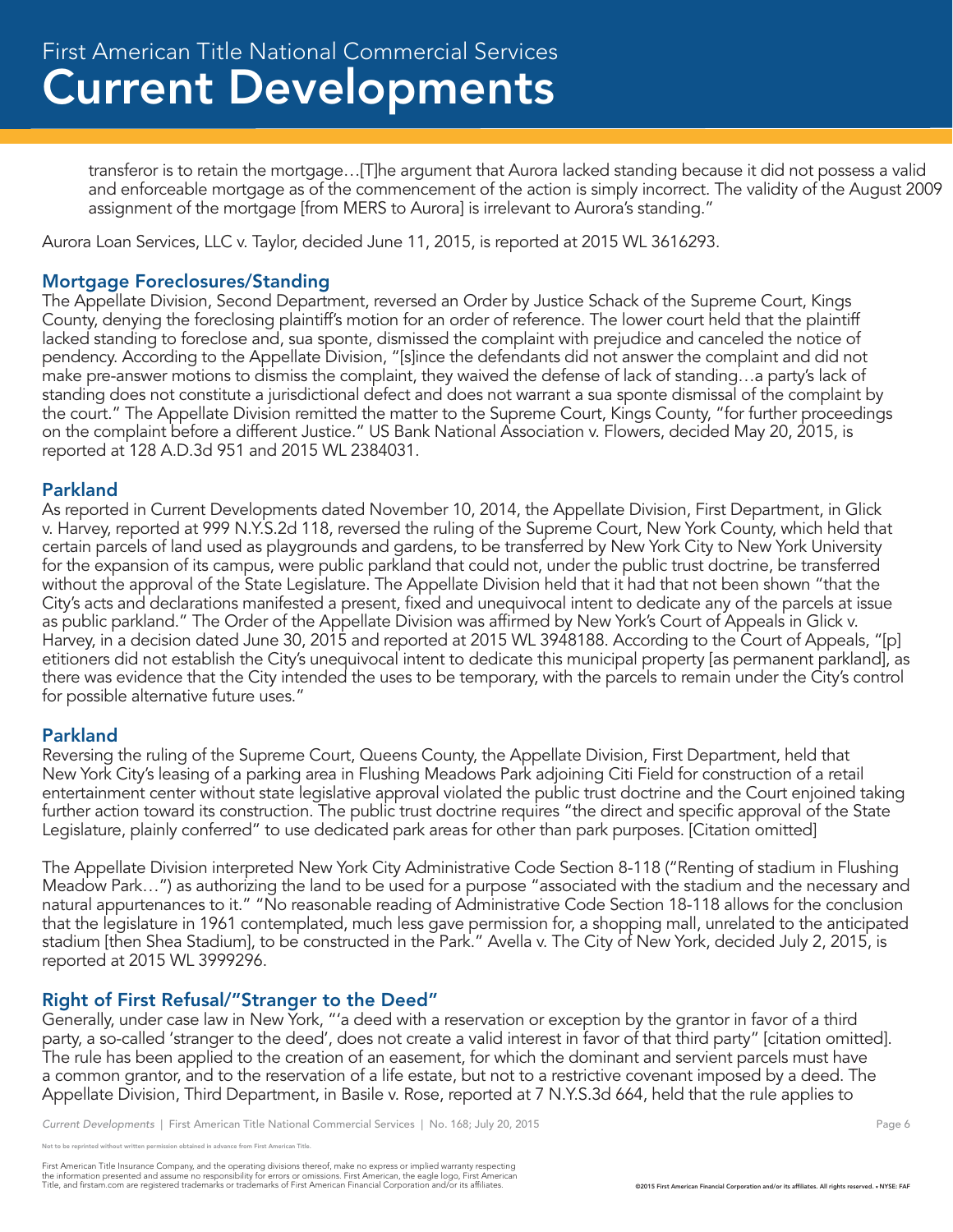reservations and exceptions from conveyances, not to the grant of a remainder interest in real property.

Two parcels in East Hampton were conveyed by deeds which recite that the grants were subject to a right of first refusal ("ROFR") exercisable by each of four individuals who were not the grantors, collectively identified as the "Smolian Family." The ROFR was to remain in effect so long as the Smolian Family owned a certain filed map lot. The Supreme Court, Suffolk County, held that the right of first refusal was not subject to the so-called "stranger to the deed" rule. According to the Court,

"…an exception or reservation to a third person not a party to the deed is void and is ineffectual to convey any interest or estate whatsoever in the lands described to a stranger to the conveyance [citation omitted]. However,… the right of first refusal, which is repeatedly set forth in the deeds in question, does not constitute an exception or reservation….The fact that the preemptive right is contained in an instrument of record does not change the fundamental contractual nature of the preemptive right. It embodies a contract right – the right to purchase – and the fact that the world is given notice of this right in a recorded deed, simply prevents any other buyer from claiming the equities of an innocent third party purchaser."

The Court further held that the ROFR did not violate the rule against perpetuities or the rule against remote vesting. The right was exercisable by four named individuals, measuring lives for application of the rules, the ROFR was exercisable so long as the Smolian Family owned a certain filed map lot, and the ROFR had to be exercised, on the same terms as would be contained in an offer to purchase, within ten days of the date on which notice of an offer was mailed to the Smolian Family. Peters v. Smolian, decided June 25, 2015, is reported at 2015 WL 3936142.

#### Statute of Limitations/Promissory Notes

In 1992, the defendant, the obligor under notes executed in 1990 and 1991, executed an additional note and a standby agreement in which the plaintiff agreed not to enforce the earlier two notes until the obligation evidenced by the 1992 note was paid in full. In 2005, the defendant executed a consolidated note and an agreement consolidating and extending the related mortgages. The plaintiff commenced an action in 2013 seeking to recover amounts due under the notes. The Supreme Court, Clinton County, granted the defendant's cross-motion to dismiss, holding that the six-year statute of limitations to enforce the notes under Civil Practice Law and Rules Section 213(2) ("Actions to be commenced within six years…") had elapsed before the action was commenced. The Court further ruled that the CEMA executed in 2005 extinguished the 1992 note and mortgage, released the plaintiff from his standby obligations, starting the statute of limitations running again.

The Appellate Division, Fourth Department, modified on the law the Order of the lower court and, as so modified, affirmed. According to the Appellate Division, the CEMA did not operate to extinguish the 1992 note. "[T]he plain language of the CEMA does not support Supreme Court's conclusion that the CEMA extinguished the 1992 note and thereby recommenced the running of the statute of limitations... 'Where, as here, balances of first mortgage loans are increased with second mortgage loans and CEMAs are executed to consolidate the mortgages into single liens, the first notes and mortgages still exist.'" [Citation omitted] Bechard v. Monty's Bay Recreation, Inc., decided June 4, 2015, is reported at 2015 WL 3495348.

#### Transfer Tax/New York State

An Advisory Opinion dated May 12, 2015, issued by the Office of Counsel, Advisory Opinion Unit of the New York State Department of Taxation and Finance, takes the position that the transfer of a unit in a newly constructed twounit condominium to each of the two members of the LLC owning the property is exempt from transfer tax as a mere change of identity or form of ownership when each member's ownership interest in the unit it receives equates to each member's original ownership interest under the LLC's operating agreement.TSB-A-15(2)R is posted at http://www.tax.ny.gov/pdf/advisory\_opinions/real\_estate/a15\_2r.pdf.

*Current Developments* | First American Title National Commercial Services | No. 168; July 20, 2015 **Page 7** Page 7

e reprinted without written permission obtained in advance from First American Title.